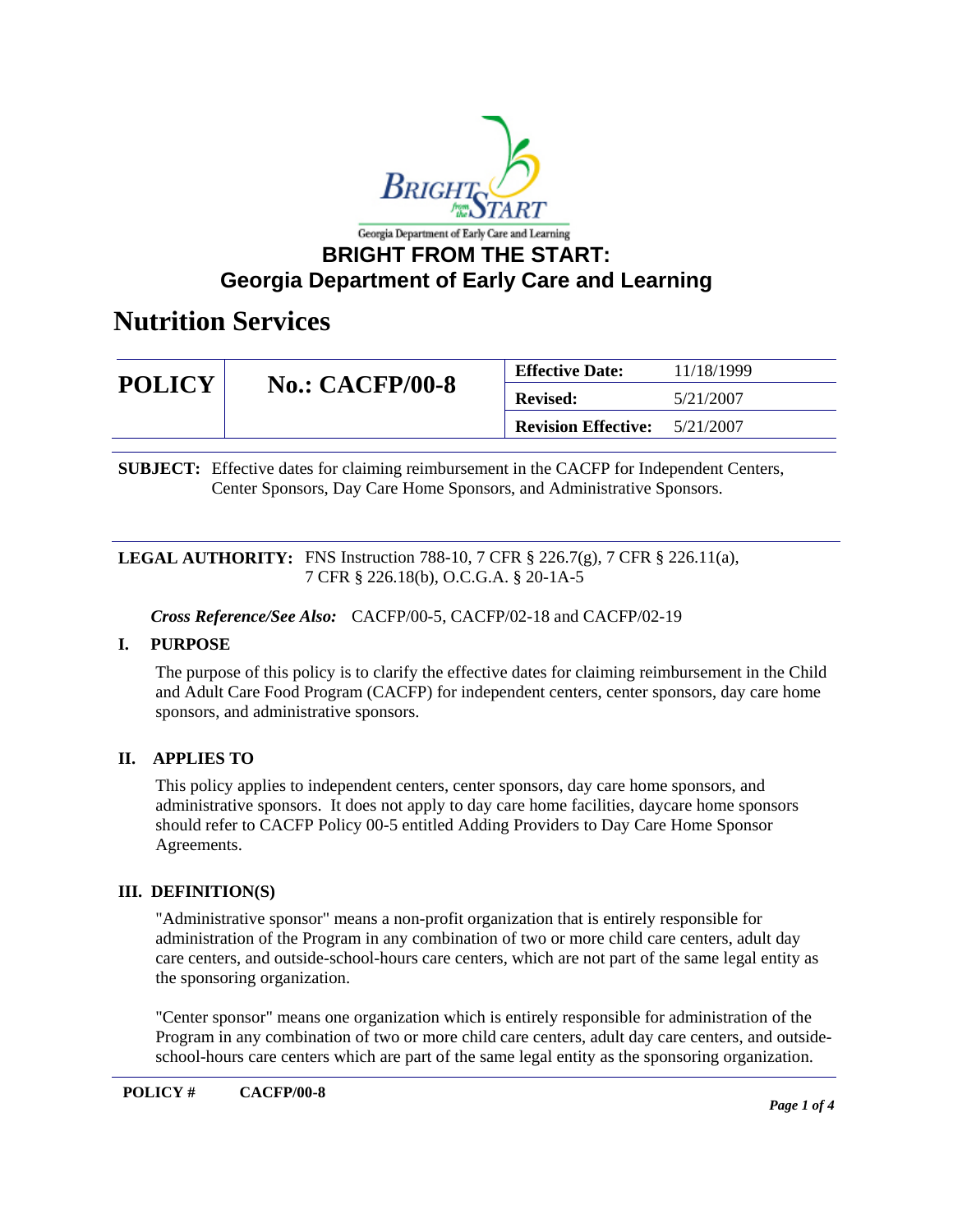# **Nutrition Services**

| <b>POLICY</b> | <b>No.: CACFP/00-8</b> | <b>Effective Date:</b>     | 11/18/1999 |
|---------------|------------------------|----------------------------|------------|
|               |                        | <b>Revised:</b>            | 5/21/2007  |
|               |                        | <b>Revision Effective:</b> | 5/21/2007  |

"Day Care Home" means an organized nonresidential child care program for children enrolled in a private home, licensed or approved as a family or group day care home and under the auspices of a sponsoring organization. (7 CFR § 226.2)

"Independent center" means a child care center, outside-school-hours care center or adult day care center that enters into an agreement with the State agency to assume final administrative and financial responsibility for Program operations. (7 CFR  $\S$  226.2) It also includes emergency and homeless shelters and "at-risk" after school care programs.

"New institutions/applicants" in the context of this policy means a facility/institution/individual that/who has never operated the CACFP under the auspices of a sponsoring organization or under a direct agreement with Bright from the Start, or which has operated under one of these agreements, but has had a six month or more break in participation.

"Prior Experience or Experienced" refers to organizations and/or principals that have successfully operated the CACFP within the last six months.

"Sponsor" or "Sponsoring organization" means a public or private nonprofit organization that is responsible for administering the food program for one or more day care home(s) or more than one day care center. (7 CFR § 226.2)

## **IV. POLICY**

## New Applicants:

New applicants will be approved to submit claims the first day of the month that the application process is complete. The application process is complete when the applicant has attended Program training, submitted a complete application packet that meets the eligibility requirements, received a satisfactory pre-operational visit, and received approval to participate. Compliance with the items previously listed allows Bright from the Start: Georgia Department of Early Care and Learning (Bright from the Start) to ensure that the new CACFP participant attends all of the required training and has the necessary tools to be in compliance with USDA regulations when claiming begins.

For new applicants, the first day of the month that the application process is complete is considered the Effective Date to Operate. This date is based on the following:

-The month that the application materials are complete and

-Satisfactory recordkeeping of point of service meal records and documents to support the claim for reimbursement for the entire month in which the application is complete.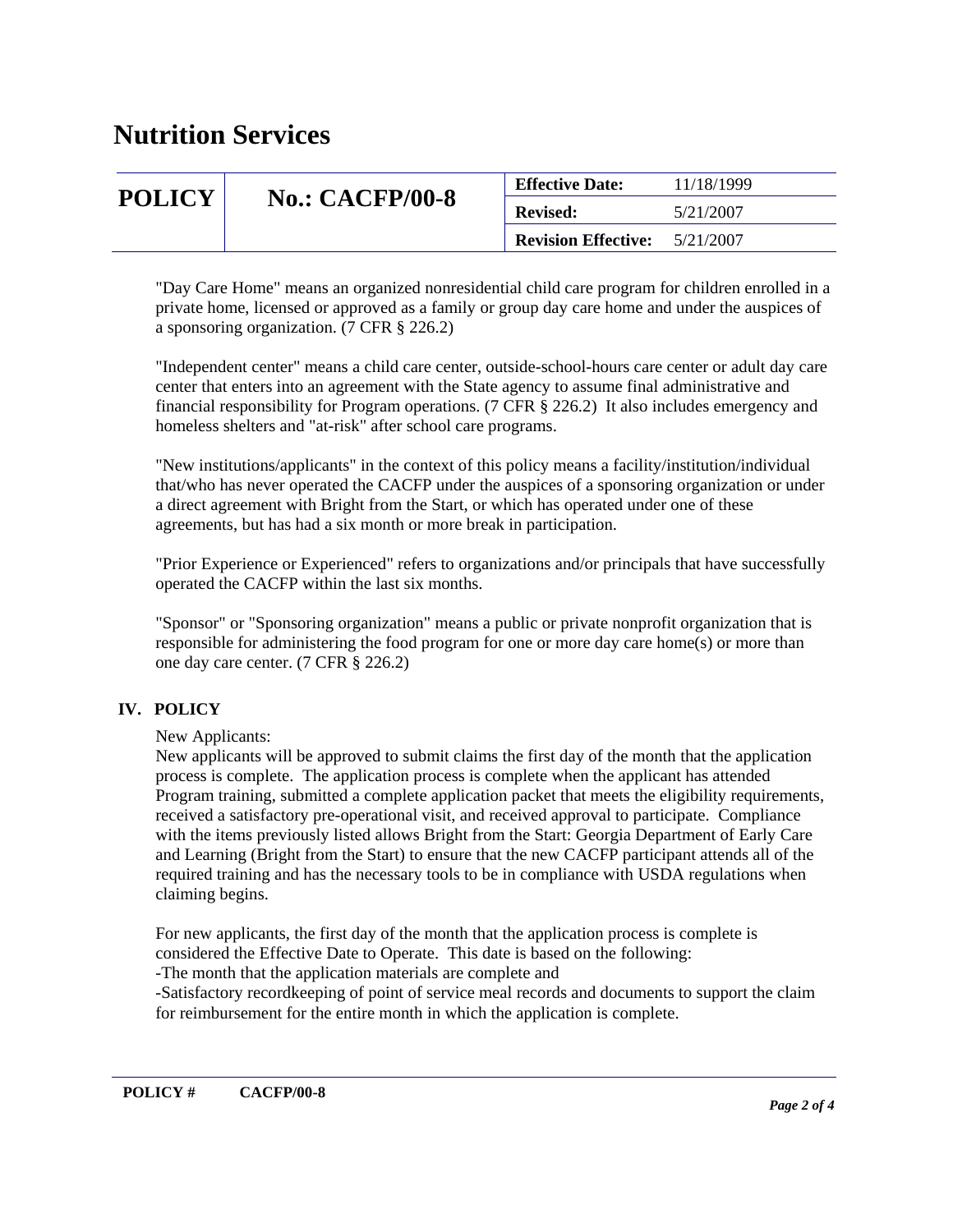# **Nutrition Services**

| <b>POLICY</b> | <b>No.: CACFP/00-8</b> | <b>Effective Date:</b>     | 11/18/1999 |
|---------------|------------------------|----------------------------|------------|
|               |                        | <b>Revised:</b>            | 5/21/2007  |
|               |                        | <b>Revision Effective:</b> | 5/21/2007  |

## Experienced Applicants:

Applicants with prior experience with the CACFP may be approved to submit claims the first day of the month preceding the month that the application is complete. Applicants with prior experience include organizations and/or principals that have successfully operated the CACFP within the last six months.

Center Sponsors and Administrative Sponsors Adding Sites to Existing Contracts: A site to be added under a sponsorship will not be approved to submit claims until a complete and applicable add-a-site package has been completed and approved. If it is a new site, the sponsor will be approved to submit claims for the site the first day of the month in which the application is complete. If it is an experienced site, the sponsor will be approved to submit claims the first day of the month preceding the month that the application is complete; however, approval dates may not overlap participation dates under a different sponsor or under direct agreement with Bright from the Start.

## Renewal Applications:

Deadlines to receive renewal applications for the fiscal year are dependent on the dates of annual training. In order to ensure participation in the program these deadlines must be met. The renewal application is complete when the applicant completed annual training and submitted a complete application packet that meets the eligibility requirements. Participants will be approved to submit claims the first day of the month preceding the month that the renewal application is complete and approved.

## **V. PROCEDURE(S)**

## New Applicants:

Example: On January 25, 2007, Bright from the Start receives a new application from the potential applicant who has attended Program Training. Bright from the Start reviews the application and on January 27, 2007, notifies the applicant that information is missing from the application. The applicant submits the required information to Bright from the Start on February 5, 2007. The application materials are complete on February 5, 2007 and a satisfactory preoperational visit is conducted, which showed the participant maintained all daily menu and food service records. The applicant would be approved to submit claims effective February 1, 2007.

## Experienced Applicants:

Example: On October 20, 2006, Bright from the Start receives an application from an institution that has met the requirements for annual training and is currently/was in good standing in the CACFP. Bright from the Start reviews the application and on October 31, 2006, notifies the applicant that information is missing. The applicant forwards the required information to Bright